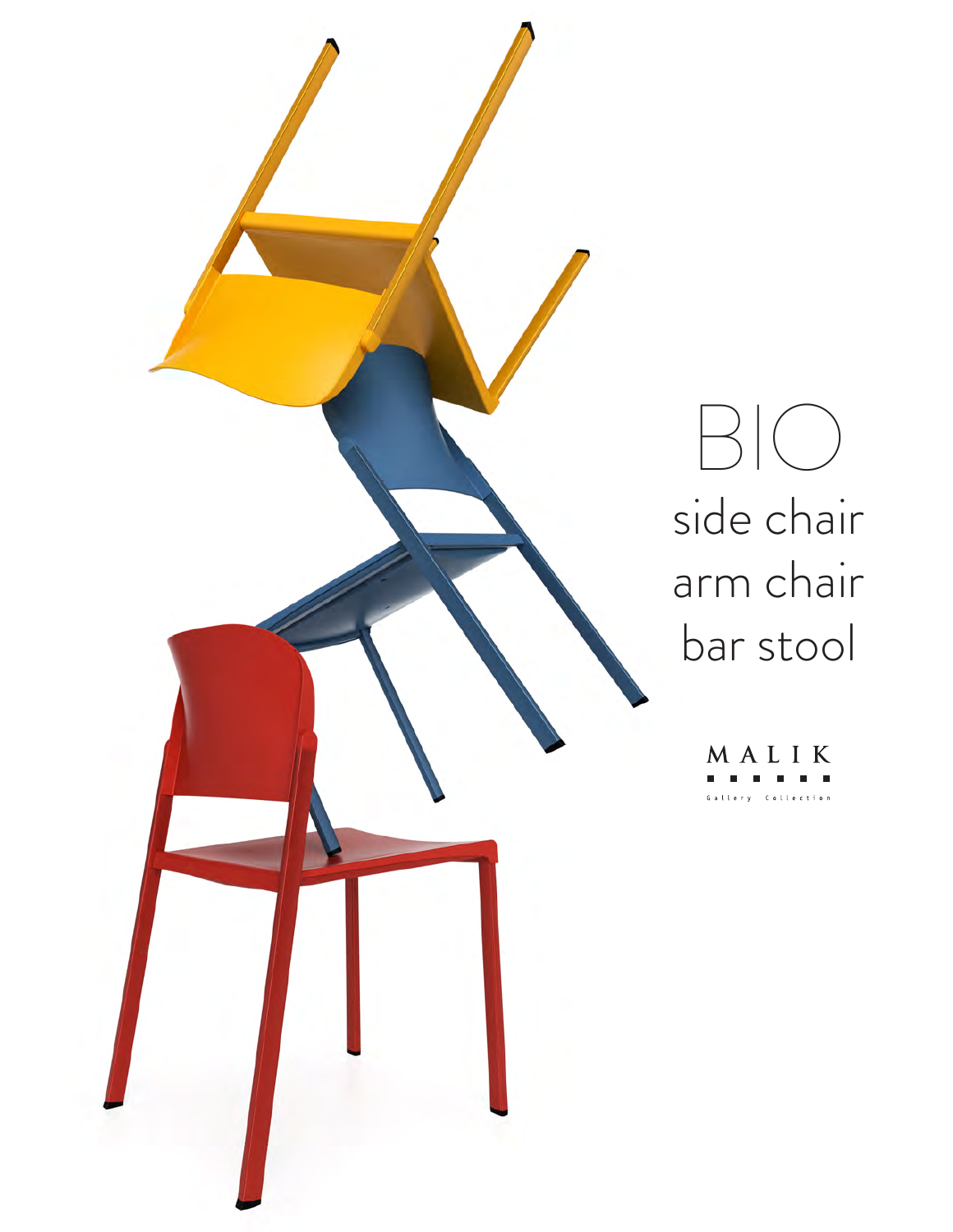

## Bio Side Chair *C-C-2531*

Stackable side chair with recycled polypropylene seat and back. Rectangular steel tube with polished chrome or lacquered finish. Optionally upholstered with fabric or synthetic leather. Stacks 15 chairs high with polypropylene seat and back. Stacks 10 chairs high with upholstered seat and back.

H 32¼" D 21¼" W 19¼" SH 17¼"



MALIK . . . . . .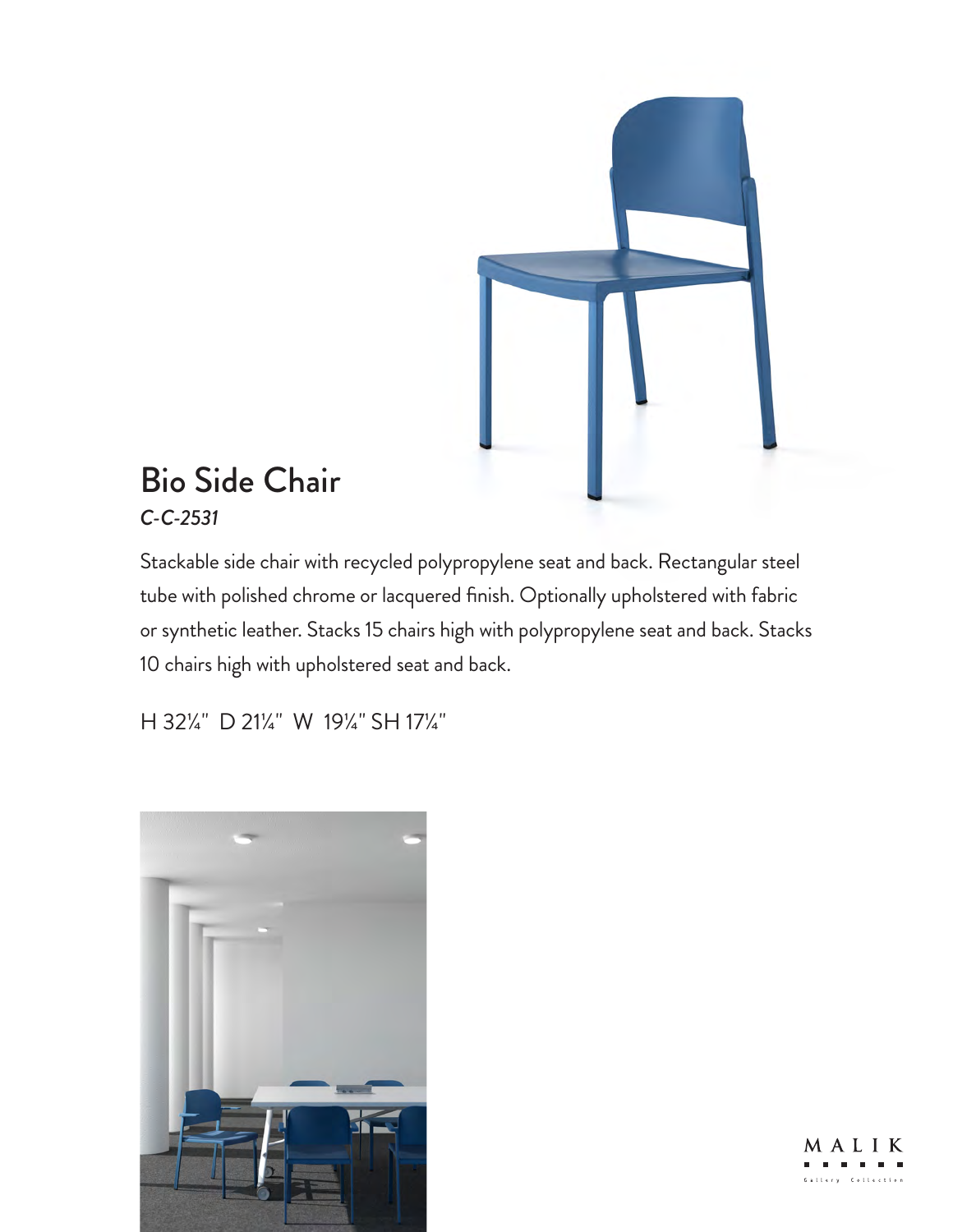## Bio Armchair *C-C-2532*

Stackable armchair with recycled polypropylene seat and back. Rectangular steel tube with polished chrome or lacquered finish. Optionally upholstered with fabric or synthetic leather. Stacks 15 chairs high with polypropylene seat and back. Stacks 10 chairs high with upholstered seat and back.

H 32¼" D 21¼" W 19¼" SH 17¼"